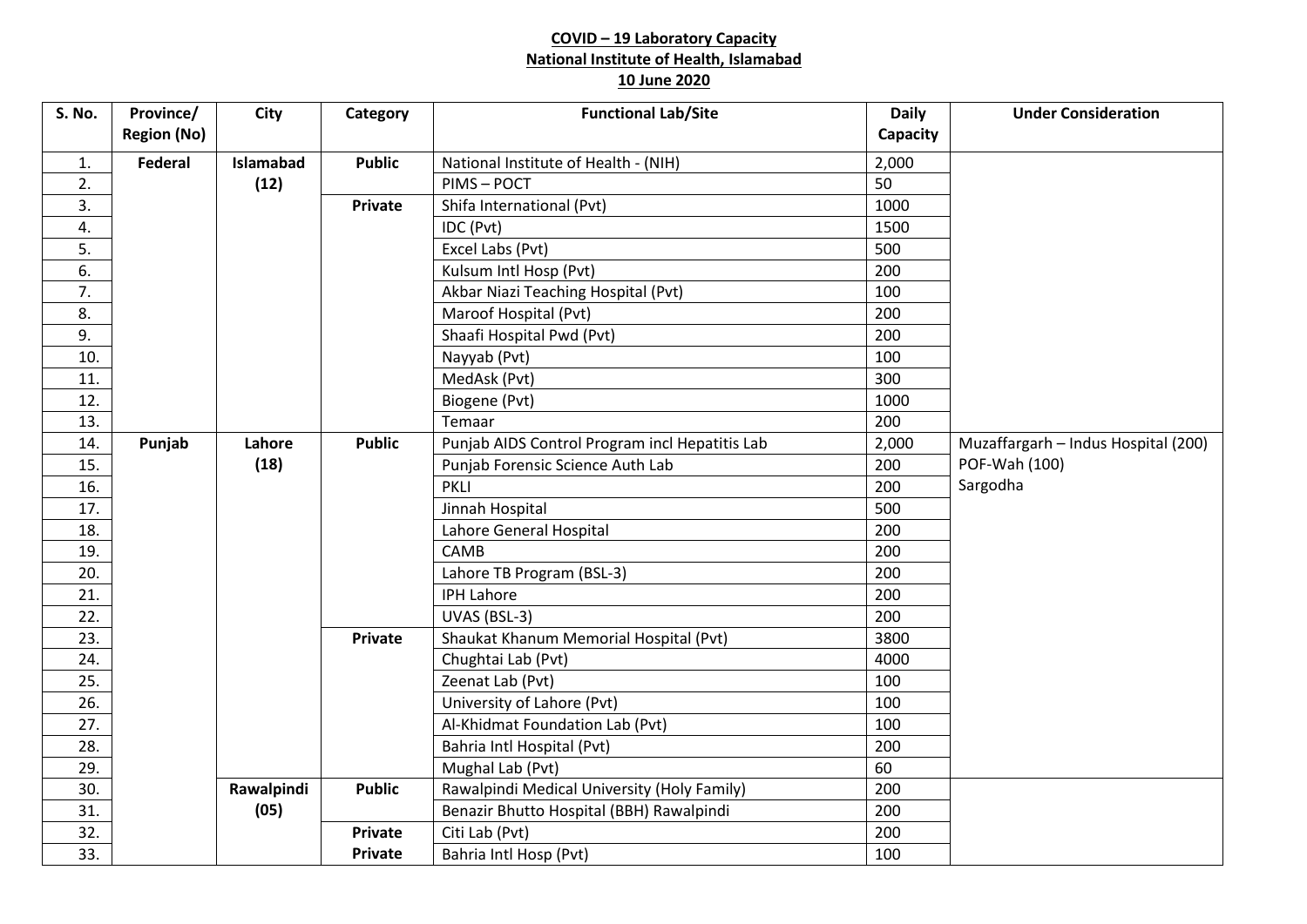| 34. |           |                   |                | <b>Fauji Foundation Hospital</b>         | 100  |                                    |
|-----|-----------|-------------------|----------------|------------------------------------------|------|------------------------------------|
| 35. |           | Multan (02)       | <b>Public</b>  | <b>Nishtar Medical College</b>           | 300  |                                    |
| 36. |           |                   | <b>Public</b>  | Multan TB Program (BSL-3)                | 200  |                                    |
| 37. |           | Faisalabad        | <b>Public</b>  | <b>Allied Hospital</b>                   | 300  |                                    |
| 38. |           |                   | Private        | Abwa Hospital & Research Centre          | 300  |                                    |
| 39. |           | Wazirabad         | <b>Public</b>  | Trauma Centre THQ (BSL-3)                | 250  |                                    |
| 40. |           | <b>Bahawalpur</b> | <b>Public</b>  | Civil Hospital                           | 200  |                                    |
| 41. |           | <b>DG Khan</b>    | <b>Public</b>  | <b>DHQ</b>                               | 100  |                                    |
| 42. | Sindh     | Karachi           | <b>Public</b>  | Dow University, Ojha                     | 1000 | Nawabshah                          |
| 43. |           | (15)              |                | PCMD Karachi University                  | 1500 | Karachi Abbasi Shaheed Hosp        |
| 44. |           |                   |                | Civil Hospital                           | 200  |                                    |
| 45. |           |                   |                | Jinnah PG Medical Institute              | 100  |                                    |
| 46. |           |                   |                | SIUT                                     | 180  |                                    |
| 47. |           |                   |                | Liagat National Hospital (LNH)           | 1500 | (2000)                             |
| 48. |           |                   |                | Civil Hospital North Karachi             | 200  |                                    |
| 49. |           |                   |                | <b>NIBD</b>                              | 200  |                                    |
| 50. |           |                   | Private        | Indus Hospital (Pvt)                     | 2500 |                                    |
| 51. |           |                   |                | AKUH (Pvt)                               | 1500 |                                    |
| 52. |           |                   |                | Advanced Lab (Pvt)                       | 100  |                                    |
| 53. |           |                   |                | Ziauddin Hospital (Pvt)                  | 200  |                                    |
| 54. |           |                   |                | South City                               | 100  |                                    |
| 55. |           |                   |                | Essa Lab                                 | 100  |                                    |
| 56. |           |                   |                | Hashmanis                                | 100  |                                    |
| 57. |           |                   |                | Chughtai Lab (Pvt)                       | 1000 |                                    |
| 58. |           | Hyderabad         | <b>Public</b>  | <b>LUMHS</b>                             | 1000 |                                    |
| 59. |           | Sehwan            | <b>Public</b>  | SASIMS                                   | 100  |                                    |
| 60. |           | <b>Sukkur</b>     | <b>Public</b>  | Gambit Institute                         | 300  |                                    |
| 61. |           | Larkana           | <b>Public</b>  | Larkano Lab                              | 100  |                                    |
| 62. | <b>KP</b> | Peshawar          | <b>Public</b>  | Khyber Medical University                | 1500 | <b>Equipment Issued:</b>           |
| 63. |           | (07)              |                | <b>Hayatabad Medical Complex</b>         | 200  | - Kohat DHQ (200)                  |
| 64. |           |                   |                | Khyber Teaching Hospital (KTH)           | 100  | - Temargara DHQ (200)              |
| 65. |           |                   | Private        | RMI (Pvt)                                | 300  | - Swabi BK Medical College (100)   |
| 66. |           |                   |                | NWGH (Pvt)                               | 300  | - Leady Reading Hospital LRH (100) |
| 67. |           |                   |                | IDC (Contract signed)                    | 400  | - Peshawar Medical College (100)   |
| 68. |           |                   |                | Excel (Contract signed)                  | 400  |                                    |
| 69. |           | Abbottabad        | <b>Public</b>  | Public Health Lab Ayub Teaching Hospital | 350  |                                    |
| 70. |           | (02)              | <b>Private</b> | Shaheena Jameel Hospital                 | 100  |                                    |
| 71. |           | Sawat             | <b>Public</b>  | Saidu Sharif Medical College Hospital    | 350  |                                    |
| 72. |           | (02)              | Private        | Anwar Lab (Pvt)                          | 300  |                                    |